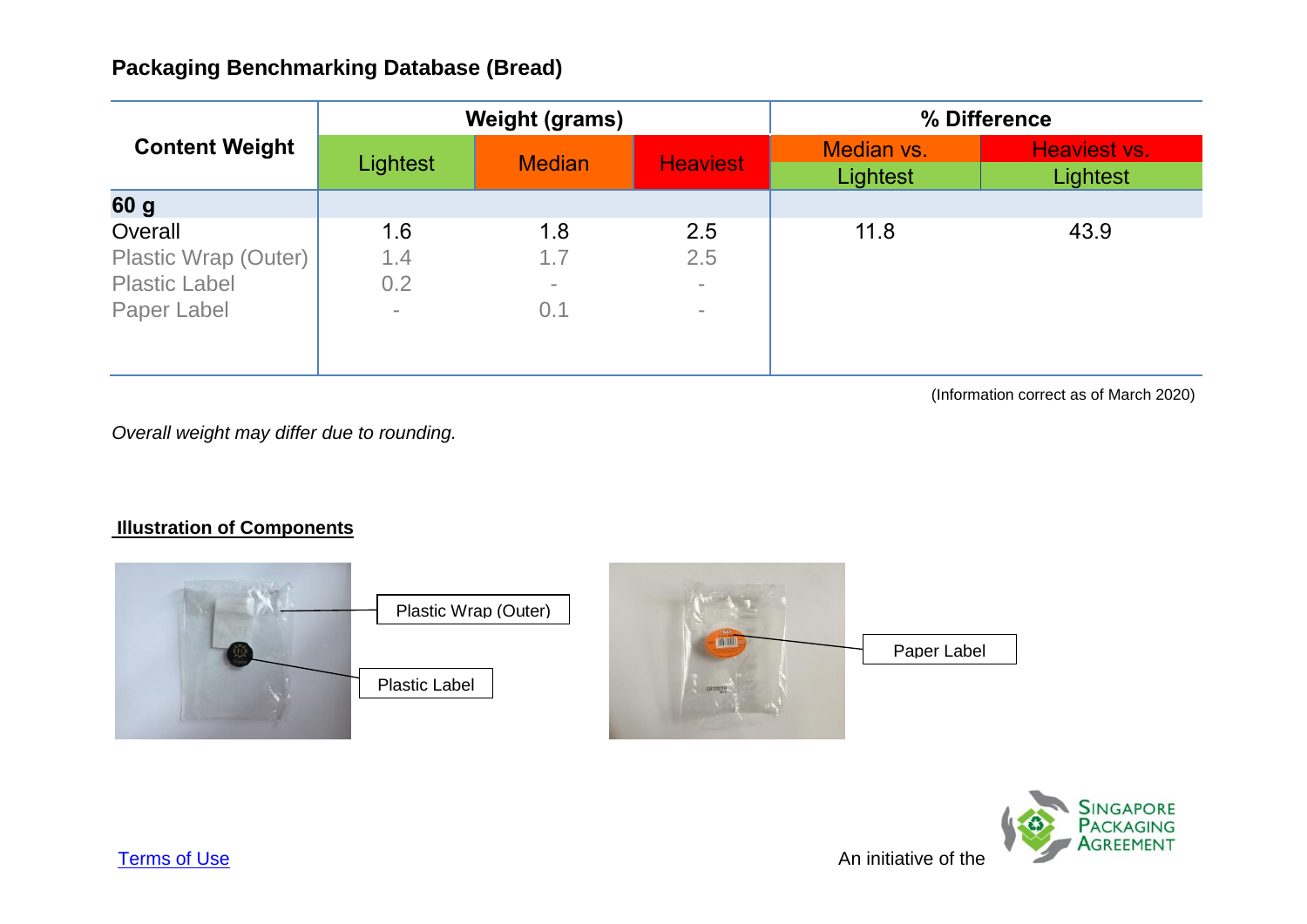| <b>Content Weight</b> |                | <b>Weight (grams)</b> |                          | % Difference           |                          |
|-----------------------|----------------|-----------------------|--------------------------|------------------------|--------------------------|
|                       | Lightest       | <b>Median</b>         | <b>Heaviest</b>          | Median vs.<br>Lightest | Heaviest vs.<br>Lightest |
| 220 g                 |                |                       |                          |                        |                          |
| Overall               | 3.9            | 4.2                   | 19.8                     | 7.4                    | 134.2                    |
| Plastic Wrap (Outer)  | 3.8            | 4.0                   | 5.6                      |                        |                          |
| <b>Plastic Clip</b>   | $\sim$         | $\equiv$              | 0.3                      |                        |                          |
| <b>Plastic Label</b>  | 0.1            | 0.2                   | $\overline{\phantom{a}}$ |                        |                          |
| Plastic Wrap (Inner)  | $\overline{a}$ | $\equiv$              | 13.9                     |                        |                          |
| <b>Twist Tie</b>      | $\sim$         | $\equiv$              | $\overline{\phantom{a}}$ |                        |                          |
|                       |                |                       |                          |                        |                          |
|                       |                |                       |                          |                        |                          |

(Information correct as of March 2020)

*Overall weight may differ due to rounding.*

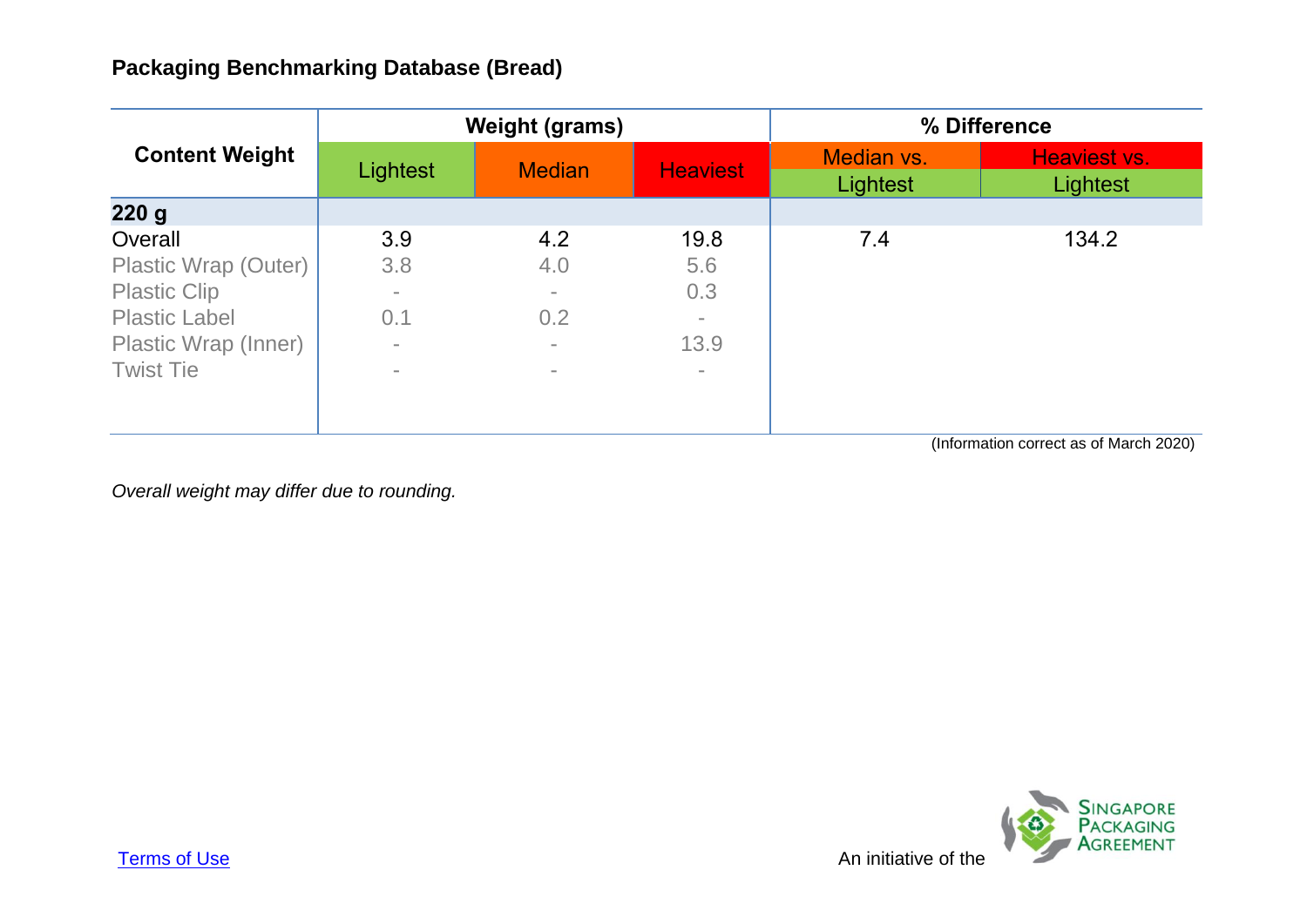





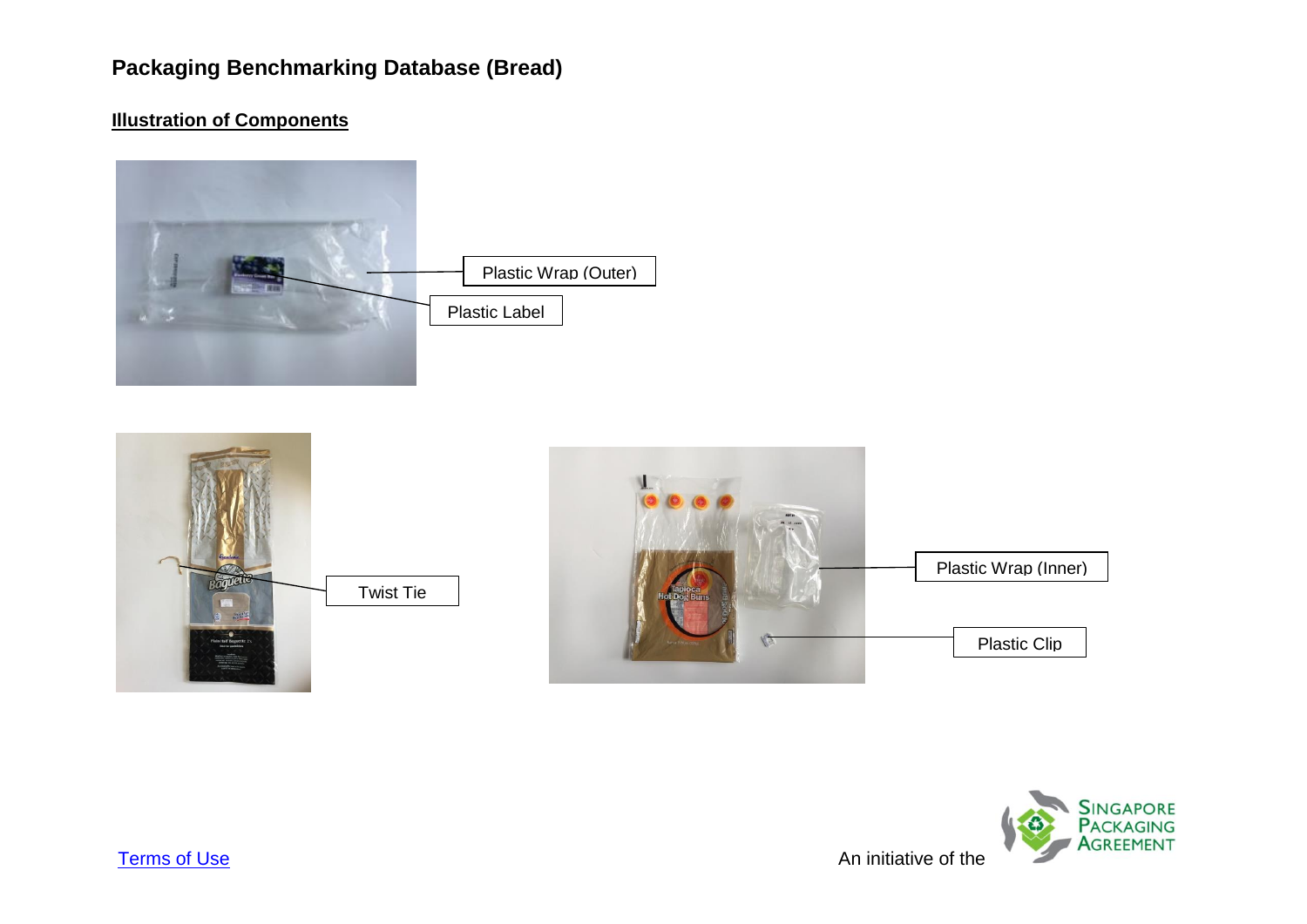| <b>Content Weight</b> |          | <b>Weight (grams)</b> |                 |                        | % Difference             |
|-----------------------|----------|-----------------------|-----------------|------------------------|--------------------------|
|                       | Lightest | <b>Median</b>         | <b>Heaviest</b> | Median vs.<br>Lightest | Heaviest vs.<br>Lightest |
| 240g                  |          |                       |                 |                        |                          |
| Overall               | 4.2      | 4.6                   | 11.7            | 9.1                    | 94.3                     |
| Plastic Wrap (Outer)  | 4.0      | 4.3                   | 4.5             |                        |                          |
| <b>Plastic Clip</b>   |          | 0.3                   | 0.3             |                        |                          |
| <b>Plastic Label</b>  | 0.2      | $\sim$                | $\equiv$        |                        |                          |
| <b>Plastic Seal</b>   | $\sim$   | $\equiv$              | $\equiv$        |                        |                          |
| <b>Plastic Tray</b>   | $\sim$   | $\equiv$              | 6.9             |                        |                          |
|                       |          |                       |                 |                        |                          |
|                       |          |                       |                 |                        |                          |

(Information correct as of March 2020)

*Overall weight may differ due to rounding.*



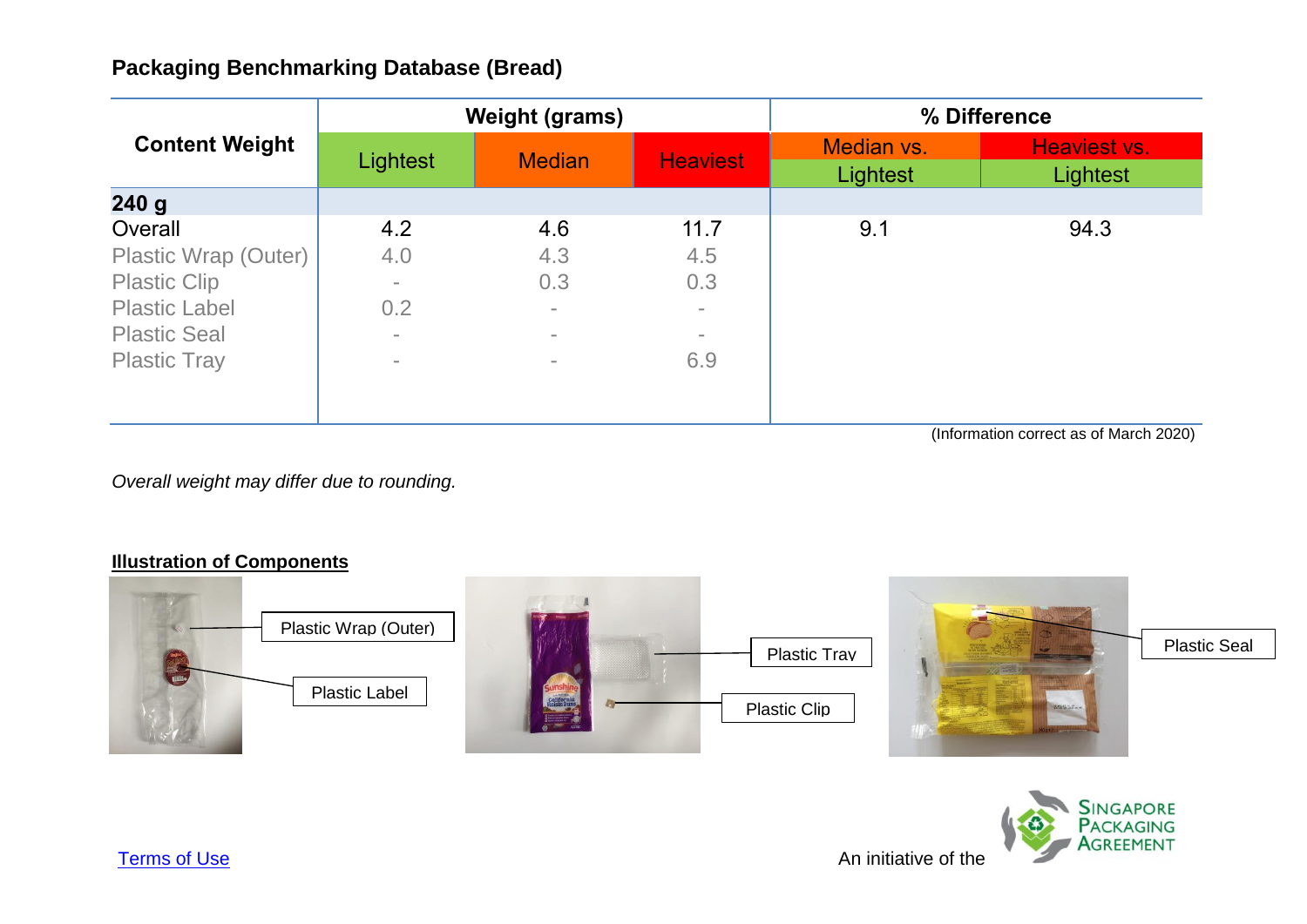|                       |          | <b>Weight (grams)</b> |                 |                        | % Difference             |
|-----------------------|----------|-----------------------|-----------------|------------------------|--------------------------|
| <b>Content Weight</b> | Lightest | <b>Median</b>         | <b>Heaviest</b> | Median vs.<br>Lightest | Heaviest vs.<br>Lightest |
| 250 <sub>g</sub>      |          |                       |                 |                        |                          |
| Overall               | 3.2      | 3.8                   | 7.6             | 17.1                   | 81.5                     |
| Plastic Wrap (Outer)  | 3.0      | 3.1                   | 7.6             |                        |                          |
| <b>Plastic Label</b>  | 0.2      | 0.7                   | $\equiv$        |                        |                          |
| <b>Plastic Clip</b>   | $\equiv$ | $\equiv$              | $\equiv$        |                        |                          |
| Paper Label           | $\equiv$ | $\equiv$              | $\equiv$        |                        |                          |
|                       |          |                       |                 |                        |                          |
|                       |          |                       |                 |                        |                          |

(Information correct as of March 2020)

*Overall weight may differ due to rounding.*

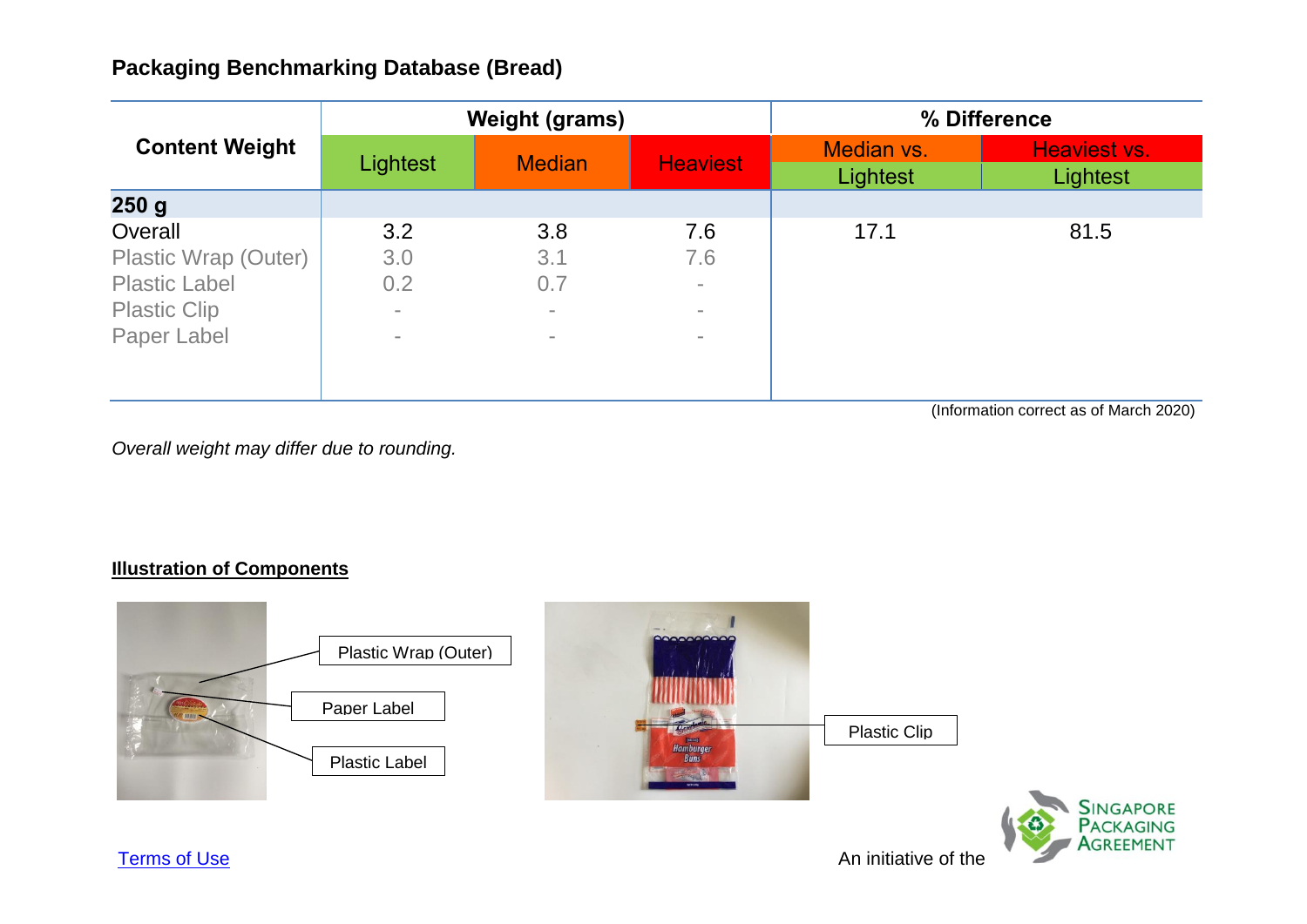| <b>Weight (grams)</b> |               |                 | % Difference           |                          |
|-----------------------|---------------|-----------------|------------------------|--------------------------|
| Lightest              | <b>Median</b> | <b>Heaviest</b> | Median vs.<br>Lightest | Heaviest vs.<br>Lightest |
|                       |               |                 |                        |                          |
| 3.2                   | 4.9           | 8.1             | 42.0                   | 86.7                     |
| 2.9                   | 4.6           | 7.8             |                        |                          |
| 0.3                   | $\sim$        | 0.3             |                        |                          |
| $\sim$                | 0.3           | $\sim$          |                        |                          |
|                       |               |                 |                        |                          |

(Information correct as of March 2020)

*Overall weight may differ due to rounding.*

### **Illustration of Components** *.*





**[Terms of Use](http://www.nea.gov.sg/terms-of-use)** An initiative of the Annual Structure of the Annual Structure Annual Structure of the Annual Structure of the Annual Structure of the Annual Structure of the Annual Structure of the Annual Structure of the A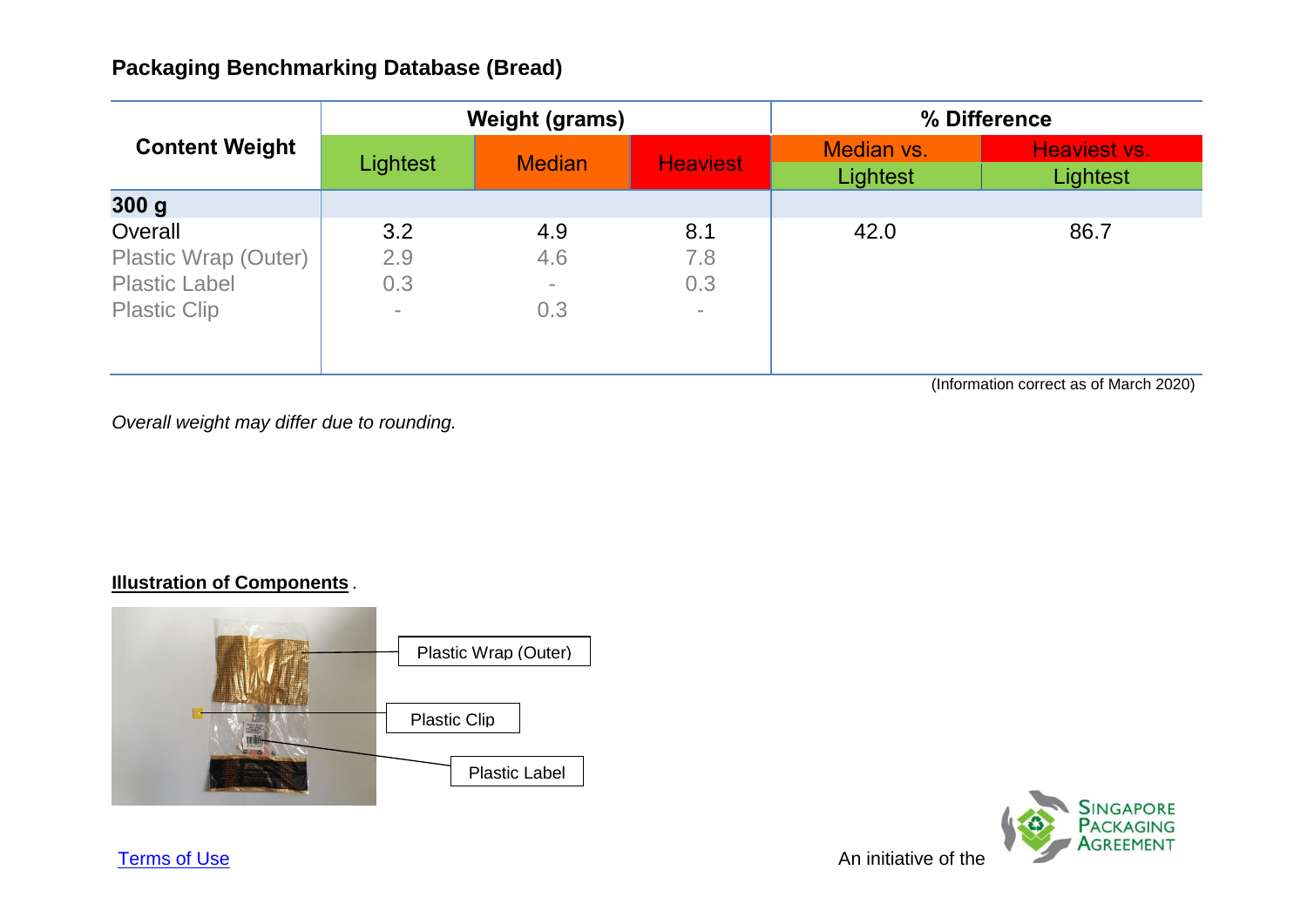|                       |                 | <b>Weight (grams)</b> |                          |                        | % Difference             |
|-----------------------|-----------------|-----------------------|--------------------------|------------------------|--------------------------|
| <b>Content Weight</b> | <b>Lightest</b> | <b>Median</b>         | <b>Heaviest</b>          | Median vs.<br>Lightest | Heaviest vs.<br>Lightest |
| 400 g                 |                 |                       |                          |                        |                          |
| Overall               | 4.5             | 5.7                   | 11.8                     | 23.5                   | 89.6                     |
| Plastic Wrap (Outer)  | 4.2             | 5.4                   | 6.4                      |                        |                          |
| <b>Plastic Label</b>  | $\equiv$        | $\equiv$              | 0.2                      |                        |                          |
| <b>Plastic Clip</b>   | 0.3             | 0.3                   | $\equiv$                 |                        |                          |
| <b>Plastic Tie</b>    |                 | $\equiv$              | 0.4                      |                        |                          |
| <b>Plastic Hanger</b> | $\equiv$        | $\equiv$              | $\sim$                   |                        |                          |
| Paper                 |                 | $\sim$                | 4.8                      |                        |                          |
| Paper Label           |                 | $\equiv$              | $\overline{\phantom{a}}$ |                        |                          |
|                       |                 |                       |                          |                        |                          |
|                       |                 |                       |                          |                        |                          |

(Information correct as of March 2020)

*Overall weight may differ due to rounding.*

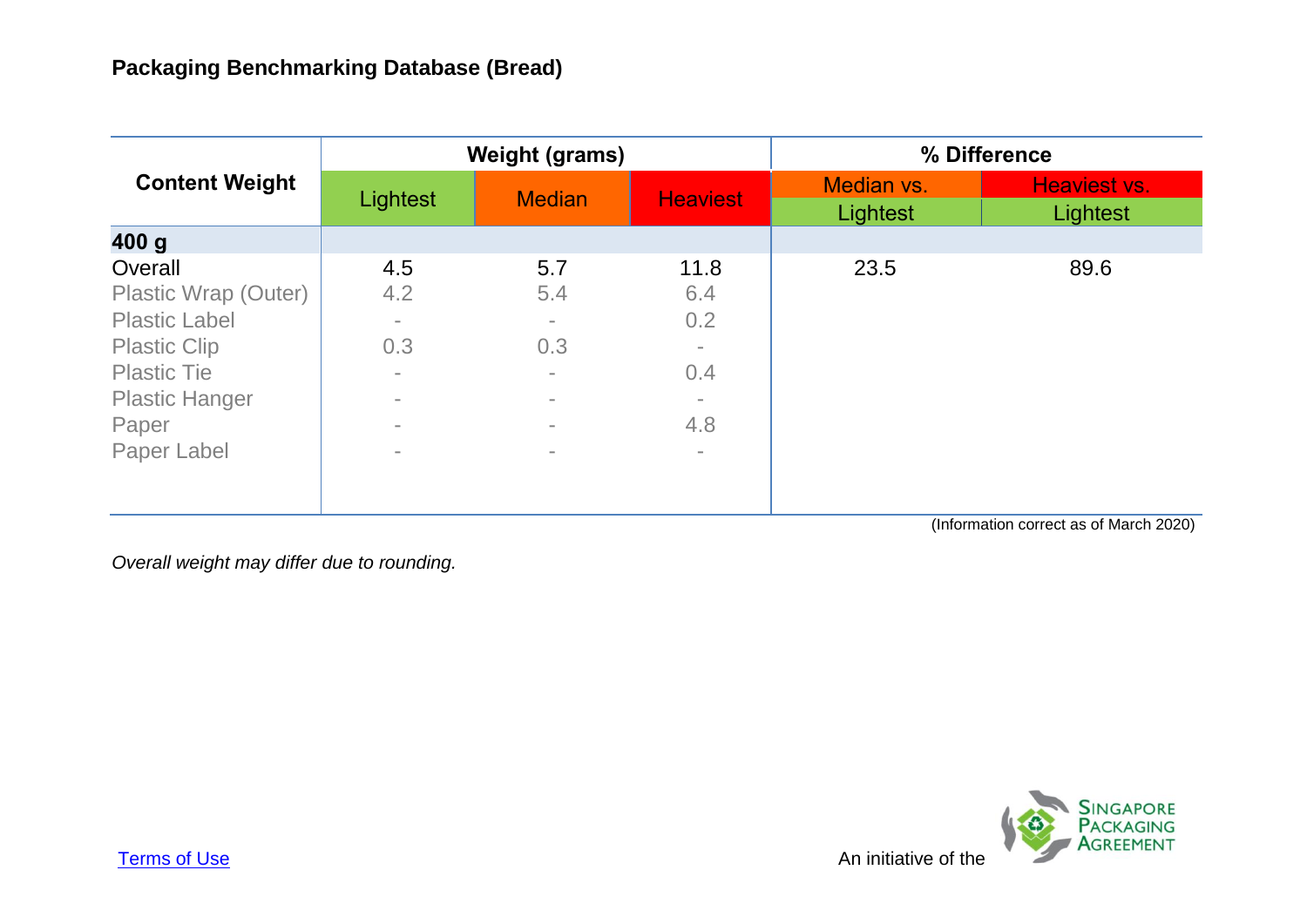**Illustration of Components**

# Plastic Wrap (Outer) Plastic Clip



Plastic Hanger







[Terms of Use](http://www.nea.gov.sg/terms-of-use) An initiative of the Annual Structure of the Annual Structure of the Annual Structure of the Annual Structure of the Annual Structure of the Annual Structure of the Annual Structure of the Annual Structure of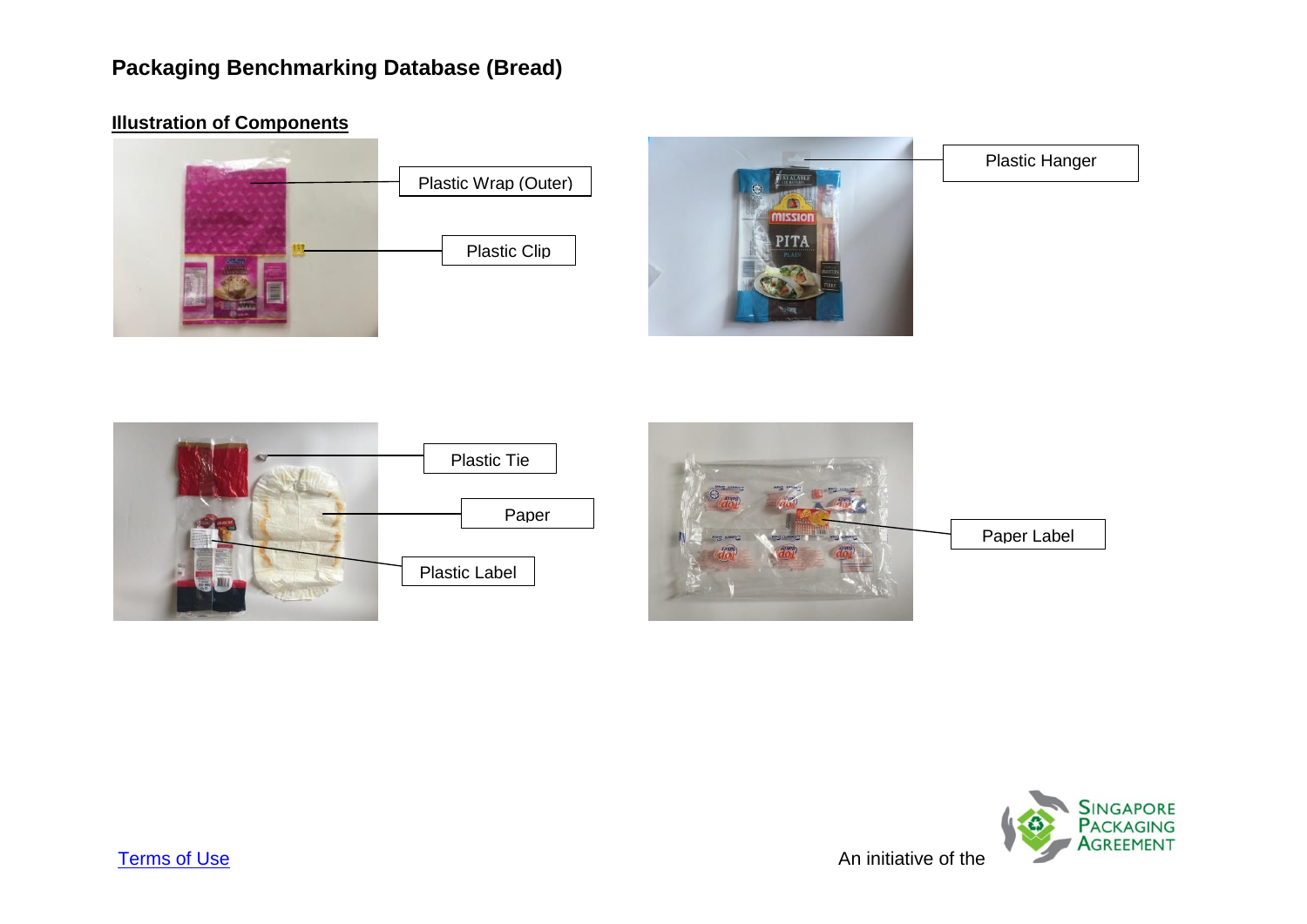| <b>Content Weight</b>                                                          |                               | <b>Weight (grams)</b>         |                             | % Difference           |                          |  |
|--------------------------------------------------------------------------------|-------------------------------|-------------------------------|-----------------------------|------------------------|--------------------------|--|
|                                                                                | Lightest                      | <b>Median</b>                 | <b>Heaviest</b>             | Median vs.<br>Lightest | Heaviest vs.<br>Lightest |  |
| 500 g                                                                          |                               |                               |                             |                        |                          |  |
| Overall<br>Plastic Wrap (Outer)<br><b>Plastic Clip</b><br><b>Plastic Label</b> | 5.8<br>5.5<br>0.3<br>$\equiv$ | 6.9<br>5.6<br>$\equiv$<br>1.3 | 7.3<br>7.0<br>0.3<br>$\sim$ | 17.3                   | 22.9                     |  |

(Information correct as of March 2020)

*Overall weight may differ due to rounding.*

### **Illustration of Components**



**SINGAPORE PACKAGING** Agreement